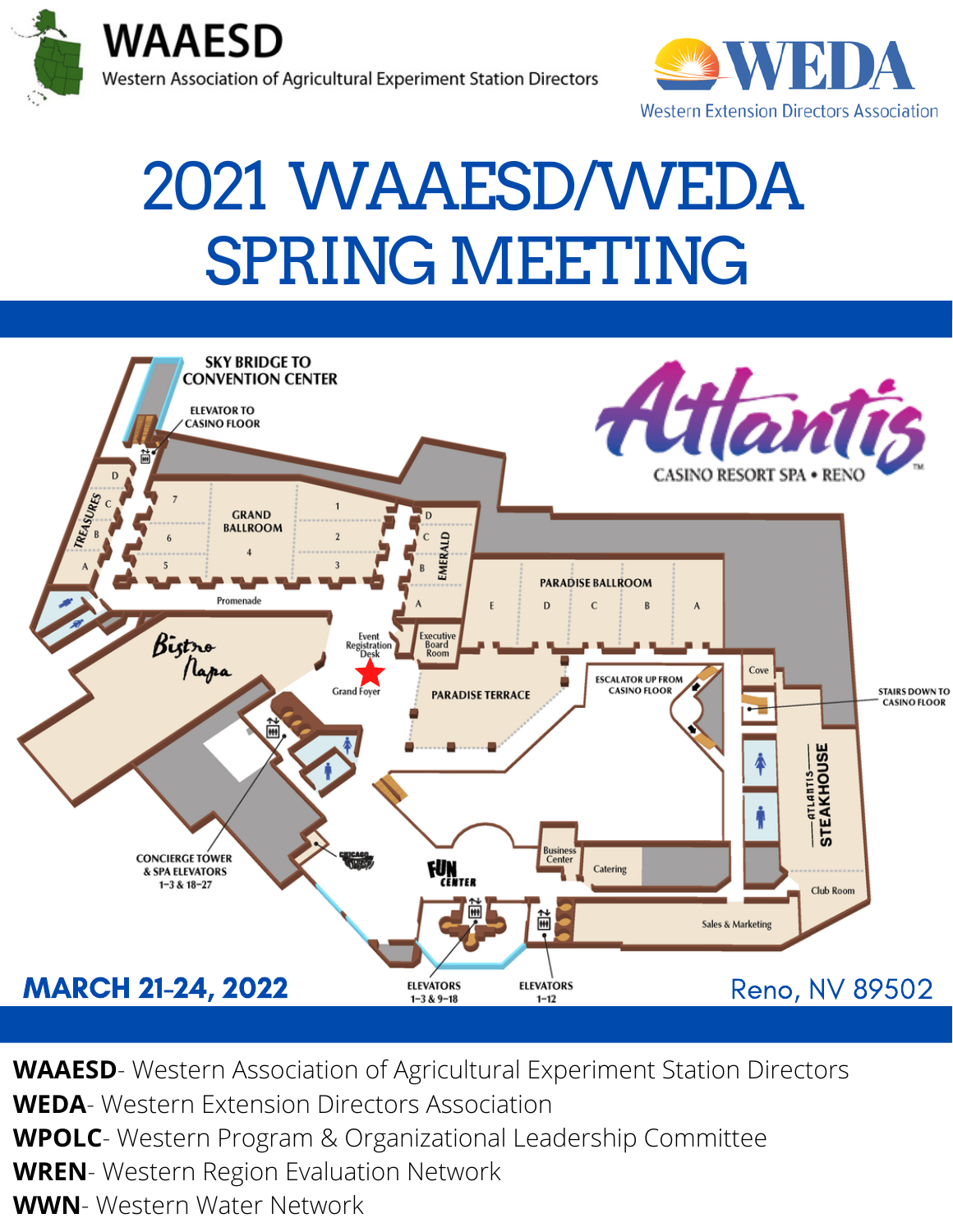## AGENDA

## Monday, March 21

| 12:00-5:00 p.m.          | <b>Registration Opens</b> Location: Registration Desk (2nd Floor)                                                                                                                                                                                                                                                                                                                                         |
|--------------------------|-----------------------------------------------------------------------------------------------------------------------------------------------------------------------------------------------------------------------------------------------------------------------------------------------------------------------------------------------------------------------------------------------------------|
| 2:00-5:00 p.m.           | Location: Emerald B<br><b>WPOLC</b><br>Location: Emerald C<br><b>WREN</b>                                                                                                                                                                                                                                                                                                                                 |
| 3:00-4:00 p.m.           | <b>WAAESD Executive Committee</b><br>Location: Board Room                                                                                                                                                                                                                                                                                                                                                 |
| 3:00-5:00 p.m.           | Location: Emerald A<br><b>WEDA</b>                                                                                                                                                                                                                                                                                                                                                                        |
| 4:00-5:00 p.m.           | <b>WWN Meet &amp; Greet</b> Location: Grand Ballroom 3                                                                                                                                                                                                                                                                                                                                                    |
| 5:00-7:00 p.m.           | Location: Paridise Ballroom E<br><b>Opening Reception</b>                                                                                                                                                                                                                                                                                                                                                 |
| <u>Tuesday, March 22</u> |                                                                                                                                                                                                                                                                                                                                                                                                           |
| 7:00 - 8:00 a.m.         | <b>Breakfast</b> Location: Bistro Napa                                                                                                                                                                                                                                                                                                                                                                    |
| 7:00 - 12:15 p.m.        | Registration<br>Location: Registration Desk (2nd Floor)                                                                                                                                                                                                                                                                                                                                                   |
| 8: 15- 10:30 a.m.        | Joint WAAESD/WEDA/WWN Meeting Location: Grand Ballroom 1-2<br>■ Western Water Network Kickoff- Mike Gaffney<br>Adding Value & Increase Capacity to WWN- Tony Willardson<br>■ Western Water Network Breakout Session                                                                                                                                                                                       |
| 8:15-10:30 a.m.          | Location: Emerald B<br><b>WPOLC</b><br>Location: Emerald C<br><b>WREN</b>                                                                                                                                                                                                                                                                                                                                 |
| 10:30-10:45 a.m.         | <b>Break</b>                                                                                                                                                                                                                                                                                                                                                                                              |
| 10:45-12:15 pm           | Joint WAAESD/WEDA Meeting Location: Grand Ballroom 1-2<br>Building Capacity for 1994 Tribal Colleges and Universities - John Phillips<br>Enhancing Native Agroecosystem Resilience through Expansion of Climate Services and<br>Outreach - Maureen McCarthy<br>■ Cultivating Food Security and Food Sovereignty for Native American Peoples Through 1994–<br>1862 Land-Grant Partnerships - Steve Gavazzi |
| $12:15 - 1:30 p.m.$      | Networking Lunch<br>Location: Bistro Napa                                                                                                                                                                                                                                                                                                                                                                 |
|                          | 1:30- 3:00 p.m. Joint WAAESD/WEDA/WPOLC Meeting- National Updates<br>Location: Grand Ballroom 1-2<br>Lewis-Burke Associates - Doug Steele<br>APLU Update and Discussion- Doug Steele<br>NIFA Update and Discussion - Suzanne Stluka and Robert Godfrey                                                                                                                                                    |
| $1:30-3:00$ p.m.         | Location: Emerald C<br><b>WREN</b><br>Location: Grand Ballroom 3<br><b>WWN Brainstorming Water Topics Session</b>                                                                                                                                                                                                                                                                                         |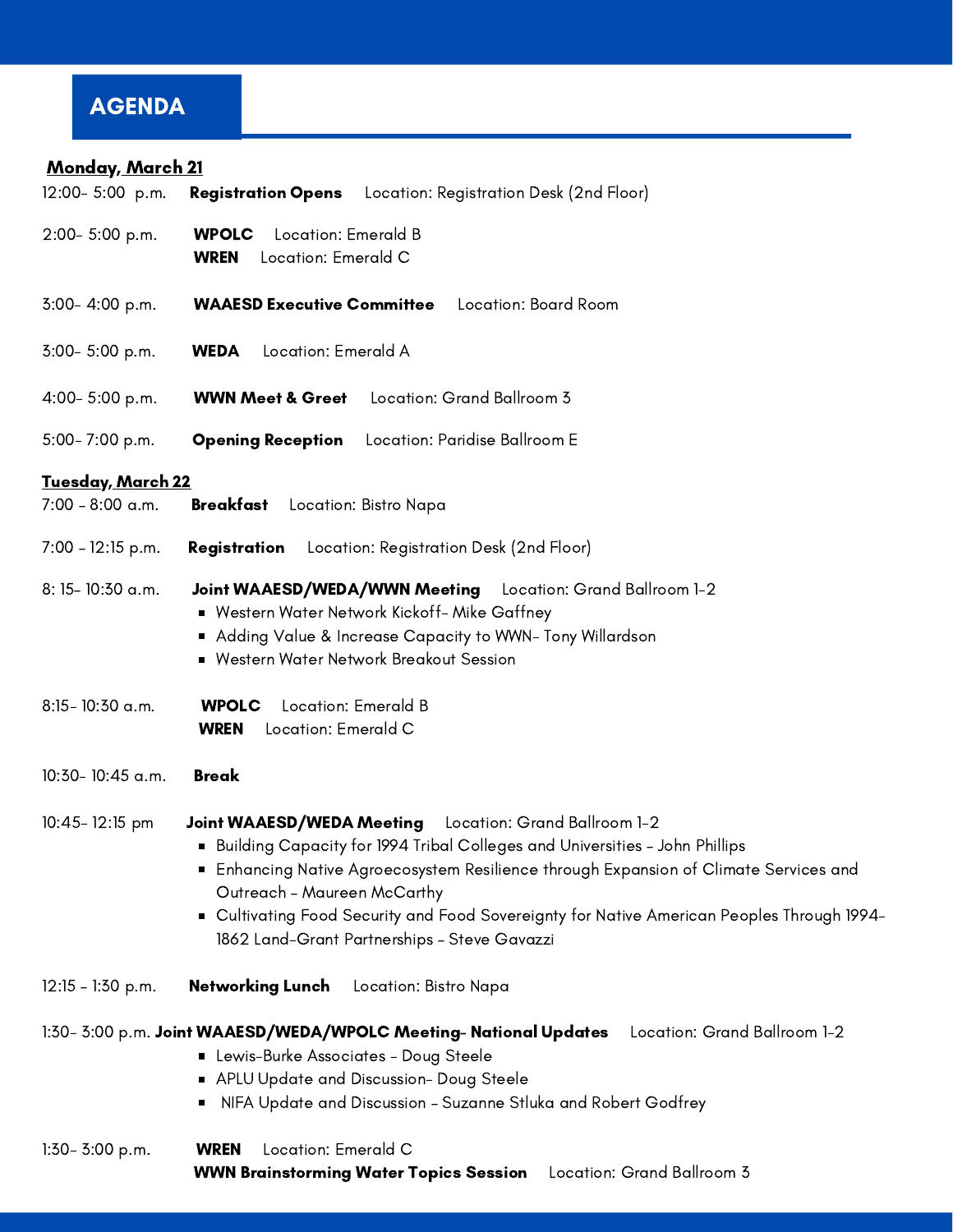## **AGENDA**

#### Tuesday, March 22 Continued...

| 3:00- 3:30 pm |  | <b>Break</b> |
|---------------|--|--------------|
|---------------|--|--------------|

3:30- 5:00 p.m. WPOLC Location: Emerald B WREN Location: Emerald C WWN Breakout Session Location: Grand Ballroom 3

#### 3:30- 5:00 p.m. Joint WAAESD/WEDA Meeting- Lightning Talks with Centers Location: Grand Ballroom 1-2

- Western Integrated Pest Management Center Matt Baur
- Western Sustainable Agriculture R3:30-5:00 p.m.velopment Center Don Albrecht
- Western Center for Metropolitan Extension and Research Brad Gaolach
- Building Capacity for 1994 Tribal Colleges and Universities
- 5:00- 7:00 p.m. Networking Social with Regional Center Tabletops Location: Paradise Ballroom E Dinner on your own

#### Wednesday, March 23

|                        | 7:00 - 8:00 a.m. Breakfast Location: Bistro Napa                                                                                                                                                                                                                                                     |
|------------------------|------------------------------------------------------------------------------------------------------------------------------------------------------------------------------------------------------------------------------------------------------------------------------------------------------|
| $8:15-10:00$ a.m.      | Joint WAAESD/WEDA Meeting Location: Grand Ballroom 1-2<br>■ -Western Regional Mental Health Network- Mandy Marney<br>Urban Agriculture Initiatives- Brad Gaolach<br>■ -Western Region Communications Strategy Steering Committee- Leslie Edgar & Pete Pinney<br>■ Joint Summer Meeting- Wendy Powers |
|                        | 8:15-10:00 a.m. <b>WPOLC</b> Location: Emerald B<br>Location: Emerald C<br><b>WREN</b><br><b>WWN Review of Day One</b> Location: Grand Ballroom 3                                                                                                                                                    |
| 10:00-10:30 a.m. Break |                                                                                                                                                                                                                                                                                                      |
|                        | 10:30-12:30 p.m. WAAESD Business Meeting Location: Board Room<br><b>WEDA Business Meeting</b> Location: Emerald A<br><b>WPOLC/WREN</b> Location: Emerald C<br><b>WWN Working Session</b> Location: Grand Ballroom 3                                                                                  |
|                        | 12:30-1:30 p.m. Lunch Location: Bistro Napa                                                                                                                                                                                                                                                          |
| <b>WREN</b>            | 1:30-3:00 p.m. WAAESD Business Meeting Location: Board Room<br><b>WEDA/ WPOLC Meeting</b> Location: Emerald A<br>Location: Emerald C<br><b>WWN Working Session</b> Location: Grand Ballroom 3                                                                                                        |